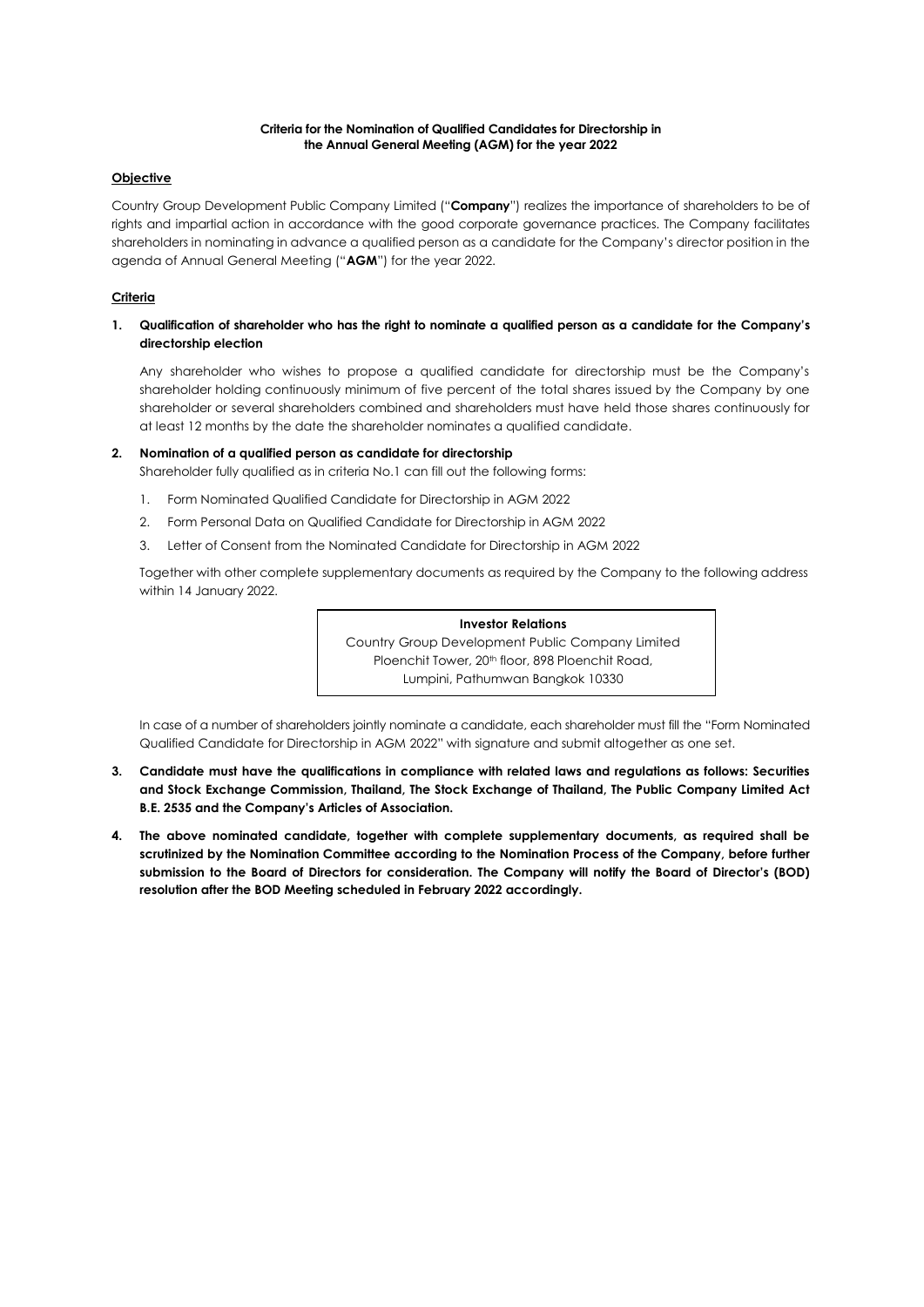# **Form Nominated Qualified Candidate for Directorship in AGM 2022**

| <b>Present Address:</b> |     |        |                                                         |        |                                                                                                             |
|-------------------------|-----|--------|---------------------------------------------------------|--------|-------------------------------------------------------------------------------------------------------------|
|                         |     |        |                                                         |        |                                                                                                             |
|                         |     |        |                                                         |        |                                                                                                             |
|                         |     |        |                                                         |        |                                                                                                             |
|                         |     |        |                                                         |        |                                                                                                             |
|                         |     |        |                                                         |        |                                                                                                             |
|                         |     |        |                                                         |        |                                                                                                             |
|                         |     |        |                                                         |        |                                                                                                             |
|                         |     |        |                                                         |        |                                                                                                             |
|                         |     |        |                                                         |        |                                                                                                             |
| 2.                      |     |        |                                                         |        |                                                                                                             |
| 3.                      |     |        | Name and Information of the Candidate for Directorship: |        |                                                                                                             |
|                         |     |        |                                                         |        |                                                                                                             |
|                         |     |        |                                                         |        |                                                                                                             |
|                         |     |        |                                                         |        |                                                                                                             |
|                         |     |        |                                                         |        | Must be enclose the information for consideration and certified authentic with his / her original signature |
|                         |     | $\Box$ | Personal Data                                           |        | [ ] A copy of identity card                                                                                 |
|                         |     | Ιl     | A copy of academic background                           |        | [ ] A copy of training                                                                                      |
|                         |     | Ħ      | Letter of consent                                       | $\Box$ | other                                                                                                       |
| 4.                      |     |        | <b>Evidence of the Candidate for Directorship</b>       |        |                                                                                                             |
|                         |     |        |                                                         |        | 4.1 Evidence for securities holder: A certified authentic copy from a securities company or other official  |
|                         |     |        |                                                         |        | document from Thailand Securities Depository Co., Ltd. or The Stock Exchange of Thailand or the custodian   |
|                         |     |        | or the certified true copy of share certificate.        |        |                                                                                                             |
|                         |     |        | [ ] enclosed for verification                           | $\Box$ | not enclosed for verification                                                                               |
|                         | 4.2 |        | Evidence for Individual or Juristic Persons             |        |                                                                                                             |
|                         |     | A)     |                                                         |        | For Individual: A copy of the signatory's state identity card or a copy of passport, certified authentic    |
|                         |     |        | with the original signature.                            |        |                                                                                                             |

- 
- [ ] enclosed for verification [ ] not enclosed for verification

# **5. Certification**

I certify that all statements given in this information are true and complete and, hereby, allow Country Group Development Public Company Limited to disclose the above mentioned information and document.

| Sianature | Shareholder |
|-----------|-------------|
|           |             |
|           |             |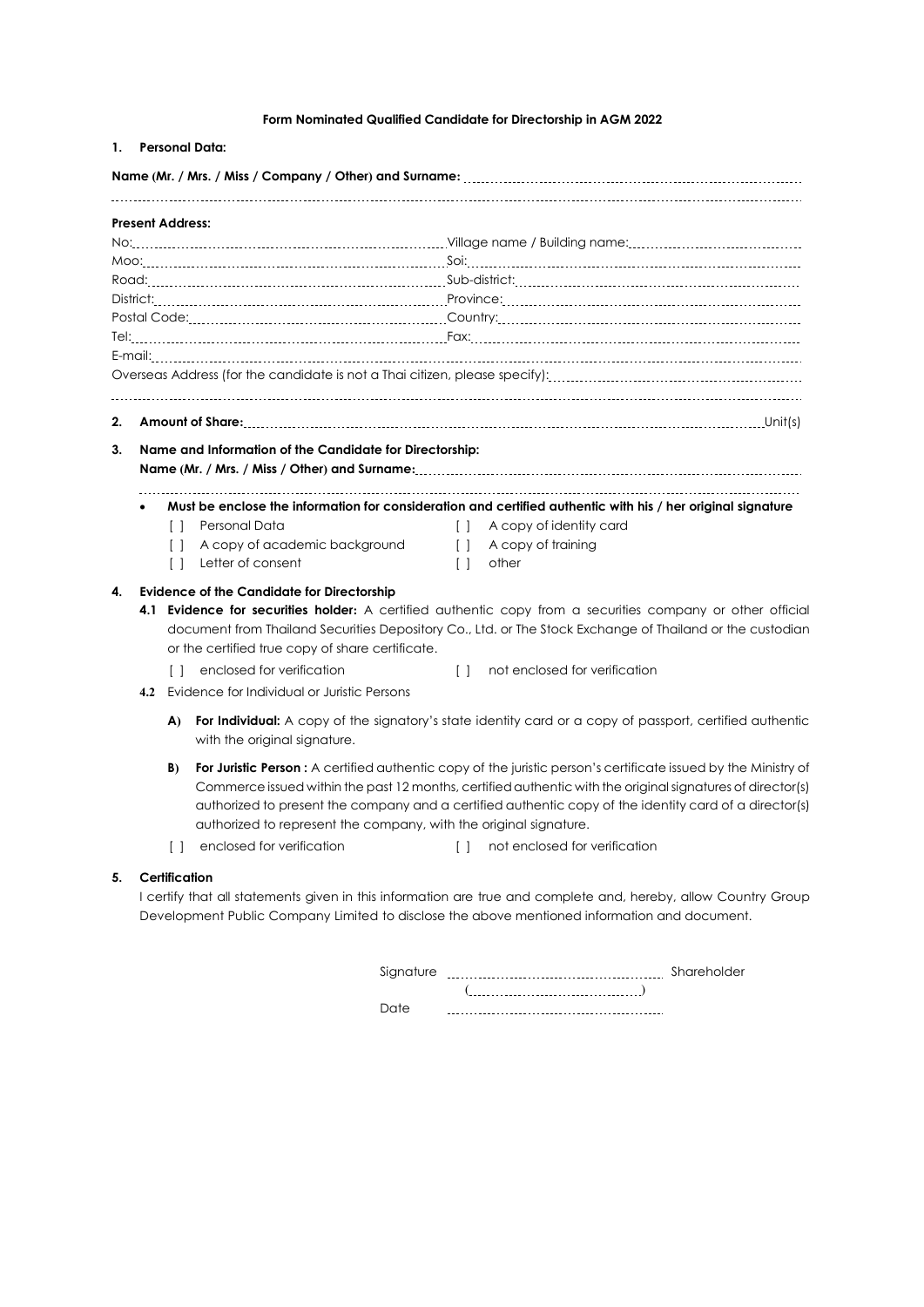# **Form Personal Data on Nominated Qualified Candidate for Directorship in AGM 2022**

| $\mathbf{1}$ . | Name-Surname: [11] Name-Surname: [11] Name-Surname: [11] Name-Surname: [16] Name-Surname: [11] Name-Surname: [11] Name-Surname: [11] Name-Surname: [11] Name-Surname: [11] Name-Surname: [11] Name-Surname: [11] Name-Surname: |  |  |  |
|----------------|--------------------------------------------------------------------------------------------------------------------------------------------------------------------------------------------------------------------------------|--|--|--|
| 2.             |                                                                                                                                                                                                                                |  |  |  |
| 3.             |                                                                                                                                                                                                                                |  |  |  |
| 4.             |                                                                                                                                                                                                                                |  |  |  |
| 5.             | Present Address:                                                                                                                                                                                                               |  |  |  |
|                |                                                                                                                                                                                                                                |  |  |  |
|                |                                                                                                                                                                                                                                |  |  |  |
|                |                                                                                                                                                                                                                                |  |  |  |
|                |                                                                                                                                                                                                                                |  |  |  |
|                |                                                                                                                                                                                                                                |  |  |  |
|                |                                                                                                                                                                                                                                |  |  |  |
|                |                                                                                                                                                                                                                                |  |  |  |
|                |                                                                                                                                                                                                                                |  |  |  |
| 6.             |                                                                                                                                                                                                                                |  |  |  |
| 7.             |                                                                                                                                                                                                                                |  |  |  |

#### 8. Academic Background: Bachelor Degree and higher

| Year (B.E.) | Name of Institution | Degree | Major |
|-------------|---------------------|--------|-------|
|             |                     |        |       |
|             |                     |        |       |
|             |                     |        |       |
|             |                     |        |       |
|             |                     |        |       |

# 9. Related training programs held by the Thai Institute of Directors Association (IOD)

| Name of Program | Class / Year of |
|-----------------|-----------------|
|                 |                 |
|                 |                 |
|                 |                 |
|                 |                 |

# 10. Work Experiences

| Year (B.E.) | <b>Company Name</b> | Position | <b>Business Type</b> |
|-------------|---------------------|----------|----------------------|
|             |                     |          |                      |
|             |                     |          |                      |
|             |                     |          |                      |
|             |                     |          |                      |
|             |                     |          |                      |

#### 11. Marital Status: :

| 12. | <b>Family Details:</b>                |                                                                                                                     |
|-----|---------------------------------------|---------------------------------------------------------------------------------------------------------------------|
|     | <b>Father's Name</b><br>Mother's Name |                                                                                                                     |
|     | Brother / Sister's Name (s)           |                                                                                                                     |
|     |                                       |                                                                                                                     |
|     |                                       | 3.                                                                                                                  |
|     |                                       |                                                                                                                     |
|     |                                       | 5                                                                                                                   |
|     | Spouse's name                         |                                                                                                                     |
|     | Child(s) and age                      | Age and the state of the state of the state of the state of the state of the state of the state of the state o      |
|     |                                       | ∩<br>Age and the state of the state of the state of the state of the state of the state of the state of the state o |
|     |                                       | Age                                                                                                                 |
|     |                                       | Age                                                                                                                 |
|     |                                       | .5.<br>Age                                                                                                          |
|     |                                       |                                                                                                                     |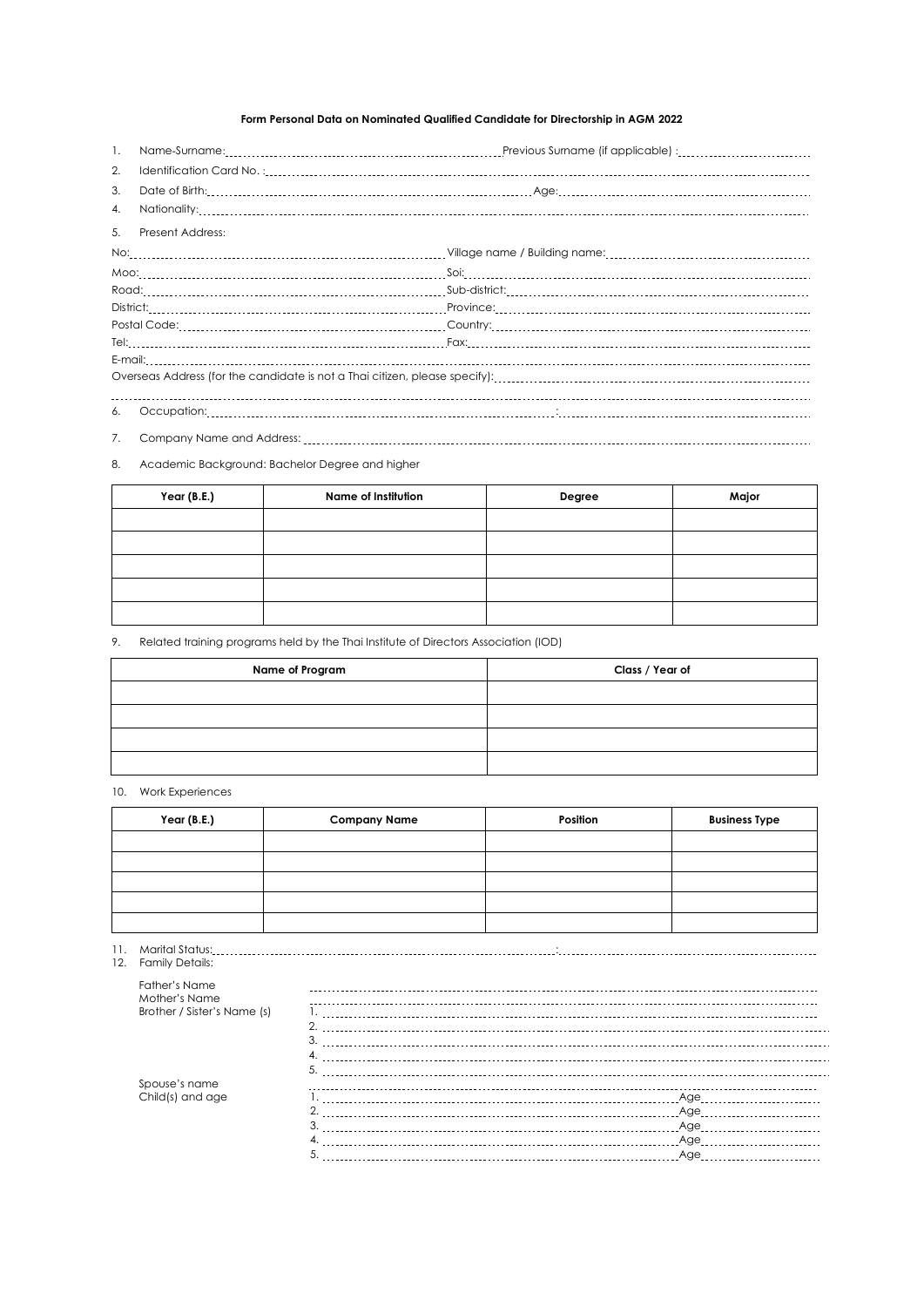#### 13. Family Relationship with the Company's Management

| Name of Director / Executive(s) | Relationship |
|---------------------------------|--------------|
|                                 |              |
|                                 |              |
|                                 |              |
|                                 |              |

14. Amount of CGD Shares Held by Self, Spouse, and Children (not over 20 years old)

| Name | <b>Amount of Shares</b> | <b>Percent of Registered Capital</b> |
|------|-------------------------|--------------------------------------|
|      |                         |                                      |
|      |                         |                                      |
|      |                         |                                      |
|      |                         |                                      |

15. Amount of CGD's Subsidiary or Affiliated Company's<sup>(2)</sup> Shares held by Self and Group of Persons<sup>(1)</sup>

| <b>Company Name</b> | <b>Amount of Share</b> | Date | Raito % of Registered Capital | Position |
|---------------------|------------------------|------|-------------------------------|----------|
|                     |                        |      |                               |          |
|                     |                        |      |                               |          |
|                     |                        |      |                               |          |

**Remark:** (1) Group of Persons include

- (1) Spouse
- (2) Child (Children) not over 20 years old
- (3) Partnership which self or 1 or 2 is a shareholder
- (4) Registered partnership limited which self or (1) or (2) is a limited or not limited shareholder for more than 30% of the total shares
- (5) Company or public limited which self or (1) or (2) or (3) or (4) hold more than 30 percent of the total sold shares
- (6) Company or public limited which self or (1) or (2) or (3) or (4) or (5) hold more than 30 percent of the total sold shares
- (7) Juristic person which self has the management authority (authorized signatory)

(2)Subsidiary or Affiliated Company include

- (1) Partnership which self or 1 or 2 is a shareholder
- (2) Registered partnership limited which self or (1) or (2) is a limited or not limited shareholder for more than 30% of the total shares
- (3) Company or public limited which self or (1) or (2) or (3) or (4) hold more than 30 percent of the total sold shares
- (4) Company or public limited which self or (1) or (2) or (3) or (4) or (5) hold more than 30 percent of the total sold shares
- (5) Juristic person which self has the management authority (authorized signatory)

16. Other Position Held in Other Company (besides No. 15)

| Name | Position | <b>Ratio of Shares</b> |
|------|----------|------------------------|
|      |          |                        |
|      |          |                        |
|      |          |                        |
|      |          |                        |

17. Legal Record

| <b>Case Type</b> | Date | <b>Status of Case</b> |
|------------------|------|-----------------------|
|                  |      |                       |
|                  |      |                       |
|                  |      |                       |
|                  |      |                       |